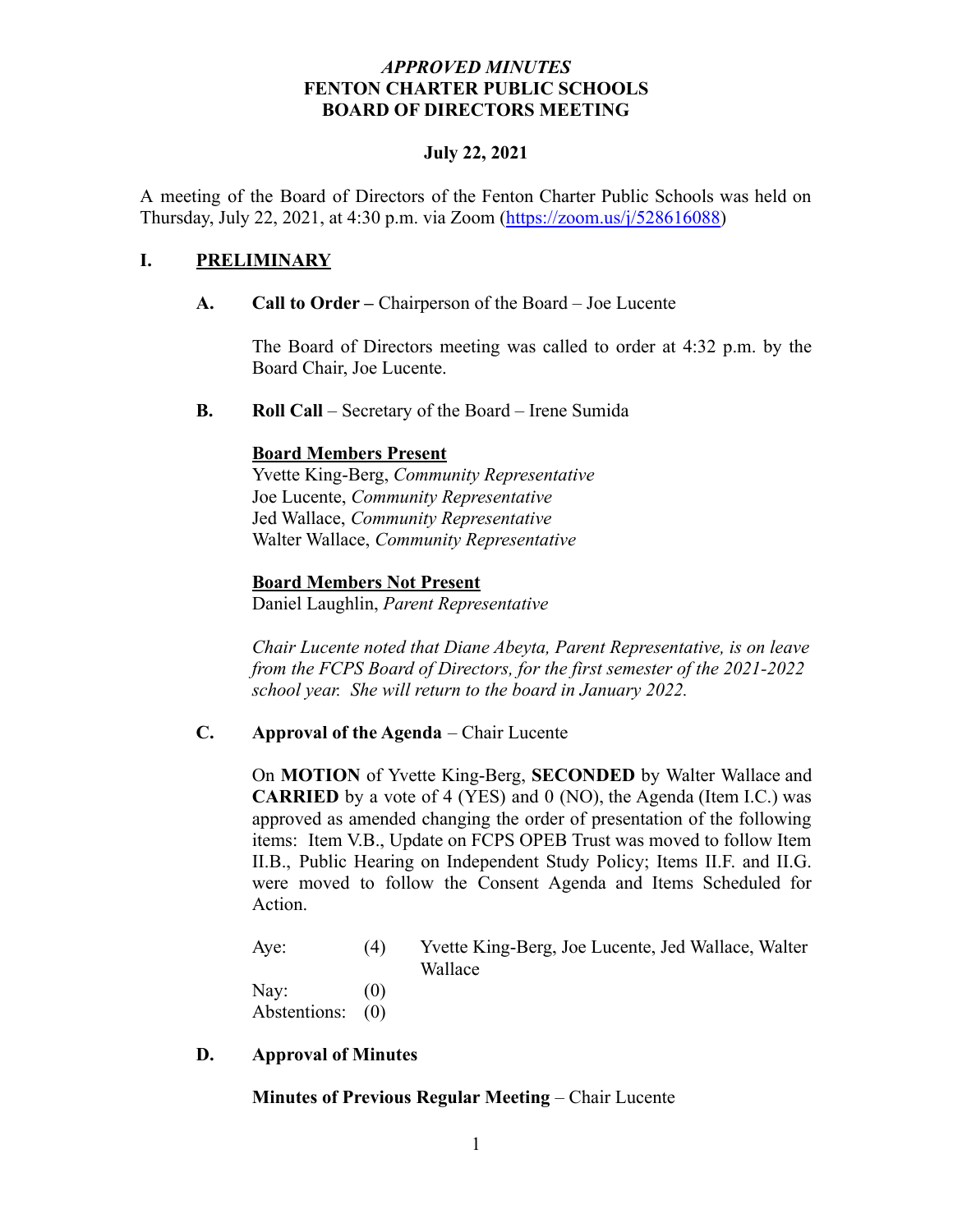On **MOTION** of Walter Wallace, **SECONDED** by Jed Wallace and **CARRIED** by a vote of 4 (YES) and 0 (NO), the minutes of the June 17, 2021 Regular Meeting (Item I.D.) were approved as presented.

Aye: (4) Yvette King-Berg, Joe Lucente, Jed Wallace, Walter Wallace

Nav:  $(0)$ 

Abstentions: (0)

## **II. COMMUNICATIONS**

### **A. Presentations from the Public** – Chair Lucente

There were no presentations from the public.

## **B. Public Hearing – Chair Lucente**

A public hearing was held to encourage participation from parents, teachers, and community members prior to the adoption of written policies related to independent study to be implemented at the Fenton schools beginning in the 2021-2022 school year.

### **C. Committee/Council Reports**

*Committee and Council Reports will resume when the schools are back in session.*

## **D. Financial Business Manager's Report**

*The Financial Business Manager's Report will be presented at the September 16, 2021 regular meeting when the Unaudited Actuals will be presented for Board review.*

### **E. Directors' Reports**

*Directors' Reports will resume when the schools are back in session.*

### **F. Chief Operating Officer's Report**

Fenton Charter Public Schools (FCPS) – Mr. Jason Gonzalez, Chief Operating Officer, reported.

### **G. Chief Executive Officer's Report**

Fenton Charter Public Schools (FCPS) – Dr. David Riddick, Chief Executive Officer, reported.

### **III. CONSENT AGENDA ITEMS**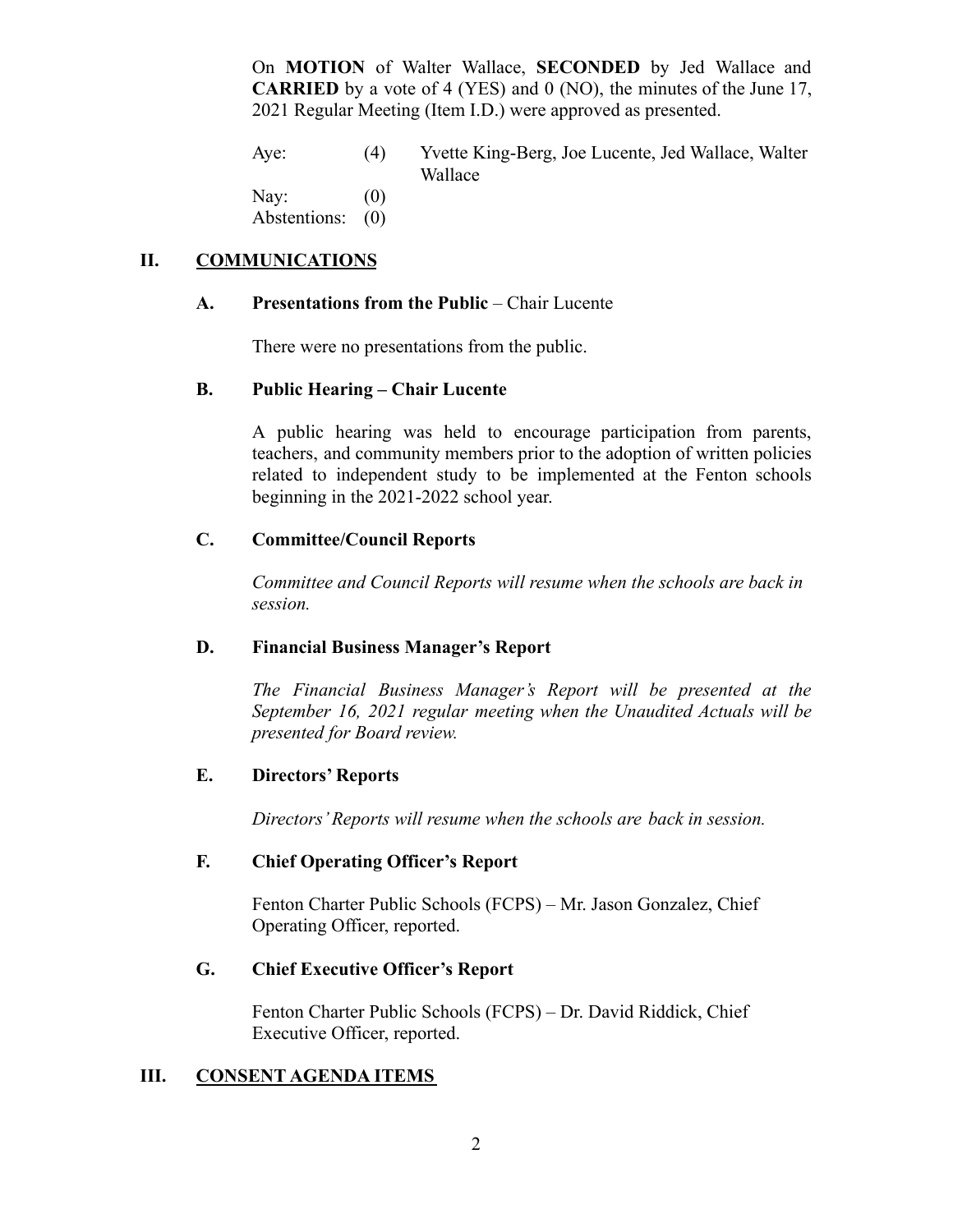- **A. Recommendation to approve 2021-2022 Consolidated Application Certification of Assurances Statement and Application for Categorical Programs for FACS, FPC, SMBCCS, STEM and FCLA**
- **B. Recommendation to approve the 2021-2022 Board Resolution regarding council and committee responsibilities and membership**
- **C. Recommendation to approve revised 2021-2022 instructional calendars with inclusion of Juneteenth**
- **D. Recommendation to approve Consulting and Service Agreement with Total Education Solutions**

On **MOTION** of Yvette King-Berg, **SECONDED** by Jed Wallace and **CARRIED** by a vote of 4 (YES) and 0 (NO), the recommendation to approve the Consent Agenda (Item III.A., Item III.B, Item III.C. and Item III.D.) was approved.

Aye: (4) Yvette King-Berg, Joe Lucente, Jed Wallace, Walter Wallace Nay:  $(0)$ Abstentions: (0)

### **IV. ITEMS SCHEDULED FOR ACTION**

**A. Recommendation to approve slate of Board officers for the 2021-2022 school year**

On **MOTION** of Yvette King-Berg, **SECONDED** by Walter Wallace and **CARRIED** by a vote of 4 (YES) and 0 (NO), the recommendation to approve the slate of Board officers for the 2020-2021 school year (Item IV.A.) was approved as presented.

Aye: (4) Yvette King-Berg, Joe Lucente, Jed Wallace, Walter Wallace

Nav:  $(0)$ Abstentions: (0)

**B. Recommendation to approve deposit of additional \$2,500 into OPEB Trust bank account at East West Bank**

On **MOTION** of Yvette King-Berg, **SECONDED** by Jed Wallace and **CARRIED** by a vote of 4 (YES) and 0 (NO), the recommendation to approve the deposit of an additional \$2,500 into the East West Bank OPEB Trust account to ensure the account remains "active" (Item IV.B.) was approved as presented.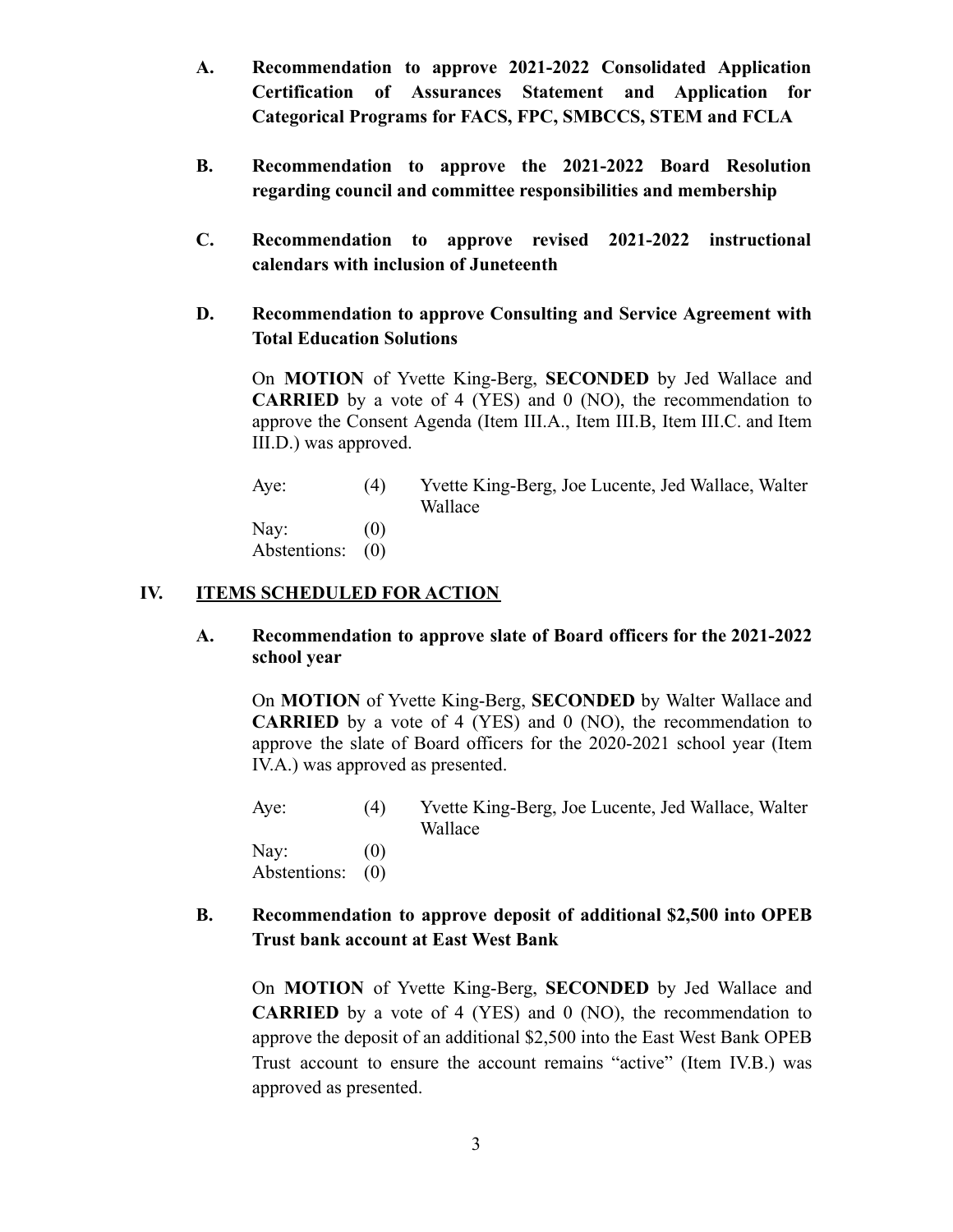Aye: (4) Yvette King-Berg, Joe Lucente, Jed Wallace, Walter Wallace Nay:  $(0)$ 

Abstentions: (0)

### **C. Recommendation to receive FASB ASC 715 OPEB report for June 30, 2021**

On **MOTION** of Jed Wallace, **SECONDED** by Walter Wallace and **CARRIED** by a vote of 4 (YES) and 0 (NO), the recommendation to receive the FASB ASC 715 OPEB report for June 30, 2021 (Item IV.C.) was approved as presented.

Aye: (4) Yvette King-Berg, Joe Lucente, Jed Wallace, Walter Wallace Nay:  $(0)$ Abstentions: (0)

## **D. Recommendation to approve Board Resolution #48: Appointment of PARS Plan Administrator**

On **MOTION** of Yvette King Berg, **SECONDED** by Walter Wallace and **CARRIED** by a vote of 4 (YES) and 0 (NO), the recommendation to approve Board Resolution #48: Appointment of a PARS Plan Administrator (Item IV.D.) was approved as presented.

Aye: (4) Yvette King-Berg, Joe Lucente, Jed Wallace, Walter Wallace Nay:  $(0)$ Abstentions: (0)

# E. **Recommendation to approve the purchase of TWIG Science Curriculum for Fenton Avenue Charter School**

On **MOTION** of Jed Wallace, **SECONDED** by Yvette King-Berg and **CARRIED** by a vote of 4 (YES) and 0 (NO), the recommendation to approve the purchase of TWIG Science Curriculum for Fenton Avenue Charter School (Item IV.E.) was approved as presented.

| Aye:         | (4) | Yvette King-Berg, Joe Lucente, Jed Wallace, Walter |
|--------------|-----|----------------------------------------------------|
|              |     | Wallace                                            |
| Nay:         | (() |                                                    |
| Abstentions: | (0) |                                                    |

**F. Recommendation to approve the Independent Study Policy for Fenton Avenue Charter School, Santa Monica Boulevard Community Charter School, Fenton Primary Center, Fenton STEM Academy and Fenton Charter Leadership Academy**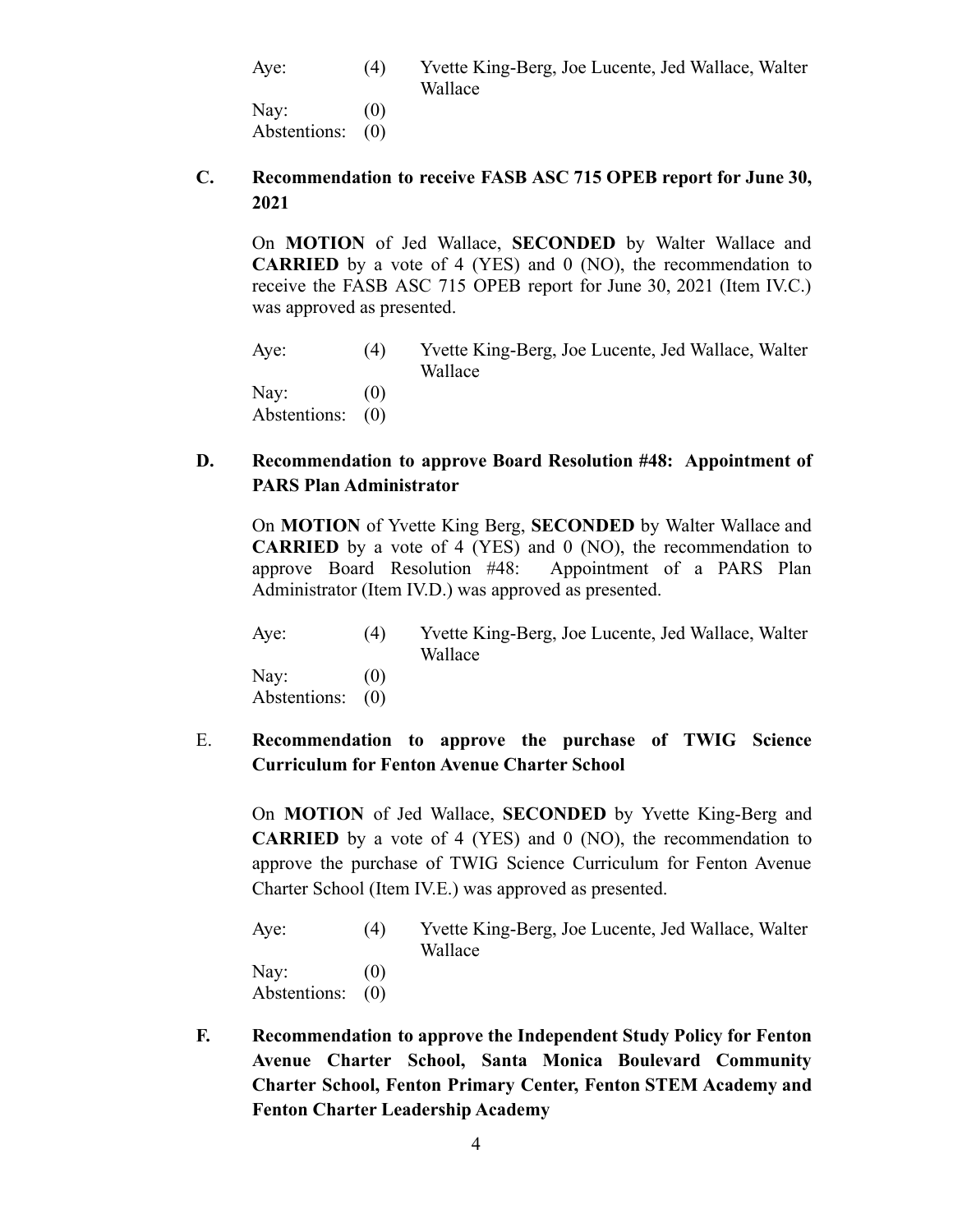On **MOTION** of Yvette King-Berg, **SECONDED** by Jed Wallace and **CARRIED** by a vote of 4 (YES) and 0 (NO), the recommendation to approve the Independent Study Policy for Fenton Avenue Charter School, Santa Monica Boulevard Community Charter School, Fenton Primary Center, Fenton STEM Academy and Fenton Charter Leadership Academy (Item IV.F.) was approved as presented.

Aye: (4) Yvette King-Berg, Joe Lucente, Jed Wallace, Walter Wallace Nay:  $(0)$ Abstentions: (0)

## **G. Recommendation to approve contract for 3 rd party vendor to provide instruction for students on Independent Study**

On **MOTION** of Jed Wallace, **SECONDED** by Yvette King-Berg and **CARRIED** by a vote of 4 (YES) and 0 (NO), the recommendation to approve the contract for a third party vendor to provide instruction for students on Independent Study (Item IV.G.) was approved as presented.

| Aye:                     | (4) | Yvette King-Berg, Joe Lucente, Jed Wallace, Walter<br>Wallace |
|--------------------------|-----|---------------------------------------------------------------|
| Nay:<br>Abstentions: (0) | (() |                                                               |

**H. Recommendation to approve the expansion of students served in Transitional Kindergarten at Fenton Avenue Charter School, Santa Monica Boulevard Community Charter School, Fenton Primary Center, Fenton STEM Academy and Fenton Charter Leadership Academy**

On **MOTION** of Yvette King-Berg, **SECONDED** by Jed Wallace and **CARRIED** by a vote of 4 (YES) and 0 (NO), the recommendation to approve the expansion of students served in Transitional Kindergarten at Fenton Avenue Charter School, Santa Monica Boulevard Community Charter School, Fenton Primary Center, Fenton STEM Academy and Fenton Charter Leadership Academy (Item IV.H.) was approved as presented.

| Aye:             | (4)               | Yvette King-Berg, Joe Lucente, Jed Wallace, Walter<br>Wallace |
|------------------|-------------------|---------------------------------------------------------------|
| Nay:             | $\left( 0\right)$ |                                                               |
| Abstentions: (0) |                   |                                                               |

**I. Recommendation to approve expenditures for items above spending authority of Chief Executive Officer**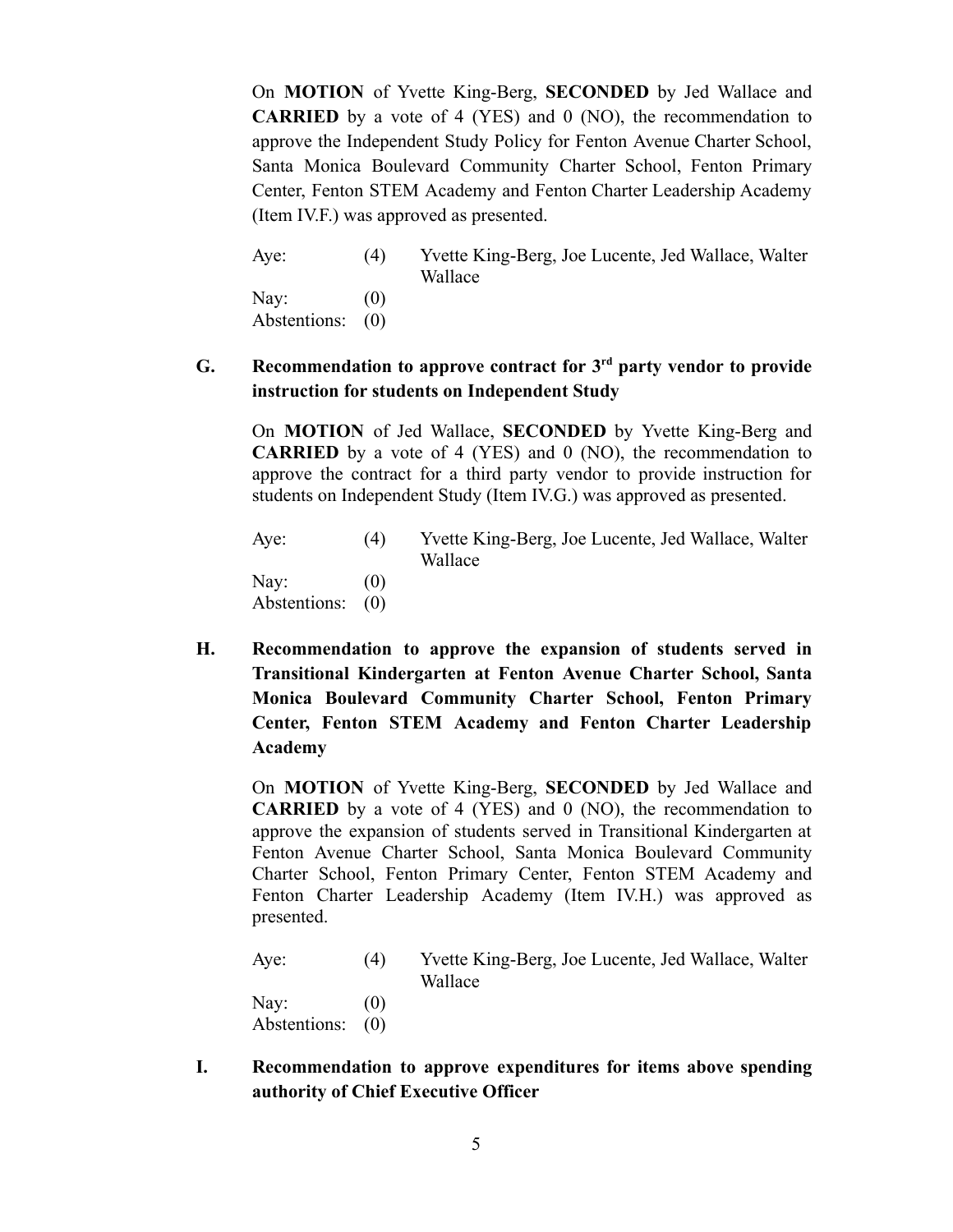On **MOTION** of Walter Wallace, **SECONDED** by Jed Wallace and **CARRIED** by a vote of 4 (YES) and 0 (NO), the recommendation to approve the expenditures for items above the spending authority of the Chief Executive Officer (Item IV.I.) was approved as presented.

Aye: (4) Yvette King-Berg, Joe Lucente, Jed Wallace, Walter Wallace

Nay:  $(0)$ Abstentions: (0)

## **V. ITEMS SCHEDULED FOR INFORMATION**

# **A. District Validation Review (DVR) Notification for Santa Monica Boulevard Community Charter School**

Santa Monica Boulevard Community Charter School has been selected to participate in the District Validation Review (DVR) process during the 2021-2022 school year. The DVR process is the District's review of school-level compliance related to special education legal requirements and District policies and procedures. A specific date for the review has not yet been determined.

## **B. Update on FCPS OPEB Trust: Financial Advisor John Coury will present his annual trust status report to the board**

John Coury, First Vice President of Cathay Wealth Management, and Financial Advisor for the FCPS OPEB Trust and FCPS Investment Account, presented a summary of 2020-2021 results.

For the FCPS OPEB Trust Account:

- Total OPEB Trust Contribution since opening account on 6/27/2016: *\$7,513,407.15*
- Total Current Value: *\$8,681,442.06*

For the FCPS Investment account:

- *●* Total contribution made by schools on 1/30/2018 (when account was opened): *\$1,500,000.00*
- *●* Total Current Value: *\$1,961,112.00*

## **C. Progress on expansion of FCLA and STEM**

Jason Gonzalez, Chief Operating Officer, shared progress to date on the additional facility leased for the Fenton Academies in his COO Report to the Board.

## **D. Revised FCPS Board of Directors' Meeting Dates for 2021-2022**